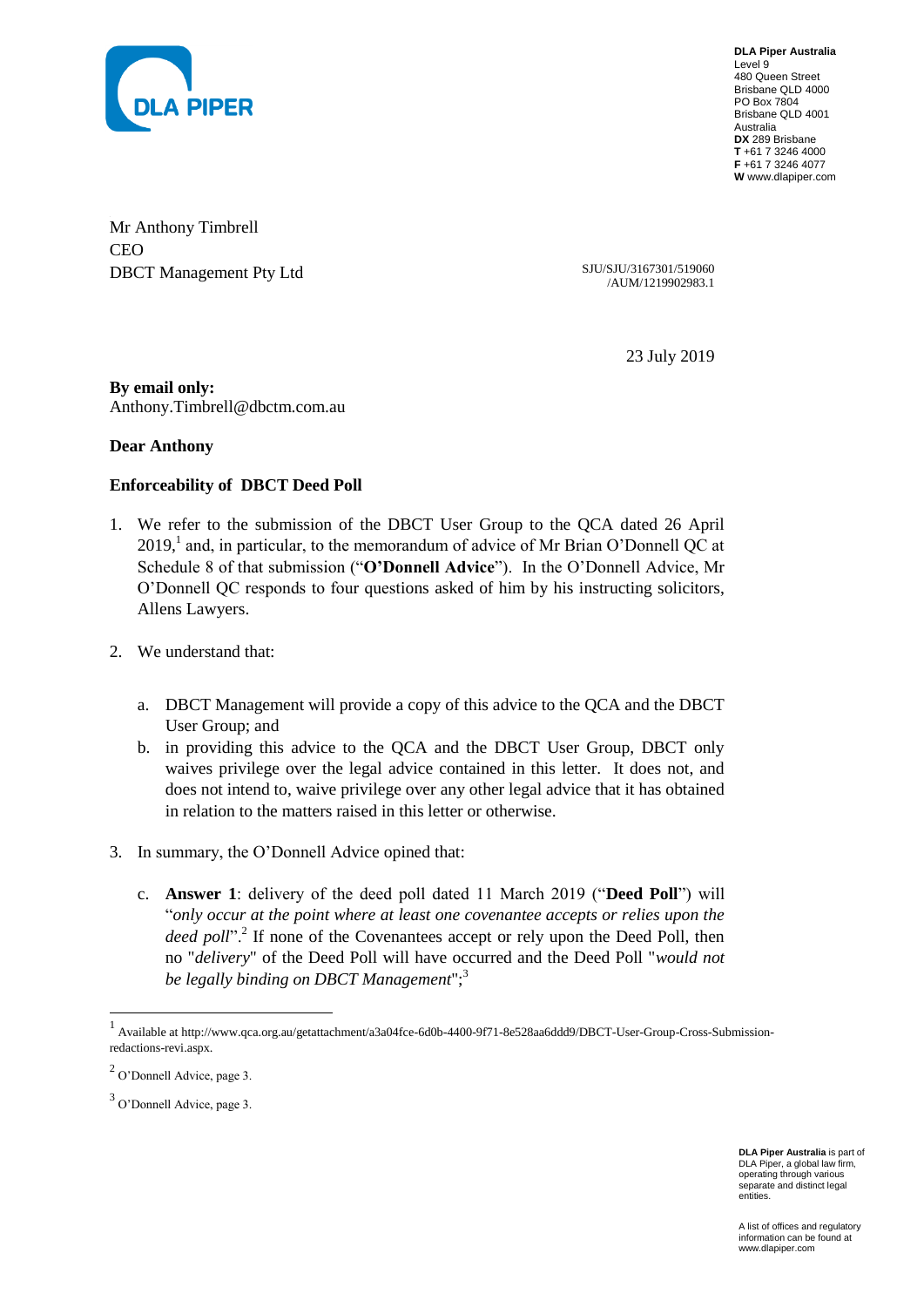

- d. **Answer 2**: any of the Covenantees may disclaim the benefits of the Deed Poll, from which time "*the deed has no legal effect as between DBCT Management and any covenantee who disclaims*";<sup>4</sup>
- e. **Answer 3**: "*the difficulty of proving what price would have applied under a QCA administered pricing regime would make cl. 6 impossible of proof, such that it would not be susceptible to an order for specific performance*";<sup>5</sup>
- f. **Answer 4:** "*the power given under the deed poll to enforce compliance with the restrictions imposed by cl.8 on DBCT Management making a unilateral amendment to the Framework are of minimal, if any, practical utility*".<sup>6</sup>
- 4. You have asked us to consider the O'Donnell Advice and advise you whether we agree.
- 5. In summary, we disagree with answers 1, 3 and 4 of the O'Donnell Advice. We agree with the basic proposition that Mr O'Donnell QC advances in relation to answer 2 (i.e. that a Covenantee has the legal right to disclaim benefits conferred by the Deed Poll) but do not agree with the conclusion as to the practical situation that would result.
- 6. We explain our reasons below.
- 7. Unless otherwise defined, capitalised terms in this advice will have the same meaning as given to them in the Deed Poll.

#### **Question 1: has the Deed Poll been delivered such that it is binding on DBCT Management?**

- 8. The O'Donnell Advice relies on *Burns Philp Hardware Ltd v Howard Chia Pty Ltd* ("**Burns Philp**")<sup>7</sup> to conclude that the Deed Poll will not be binding until a Covenantee accepts or relies upon it.
- 9. The central question is whether the Deed Poll has been "*delivered*". "*Delivered*" in this context does not have its common meaning ("*provided*" or "*handed over*") but instead connotes an intention to be legally bound. The question is of central importance because a deed is binding immediately once it has been "*delivered*".<sup>8</sup> In *Burns Philp*, the New South Wales Court of Appeal found that the deed poll in that case had not been "*delivered*" because the covenantee had not accepted or relied upon it.
- 10. In our view, a Queensland court would not follow the reasoning in *Burns Philp*.

 $\overline{\phantom{a}}$ 

<sup>4</sup> O'Donnell Advice, page 4.

<sup>5</sup> O'Donnell Advice, pages 5-6.

<sup>&</sup>lt;sup>6</sup> O'Donnell Advice, page 8.

 $^{7}$  (1987) 8 NSWLR 642.

<sup>8</sup> *Interchase Corporation Ltd (in liq) v Commissioner of Stamp Duties (Qld)* (1993) 27 ATR 154, 156, citing *Alan Estates Ltd v WG Stores Ltd* [1982] 1 Ch. 511 at 520-1, 523, 526-7.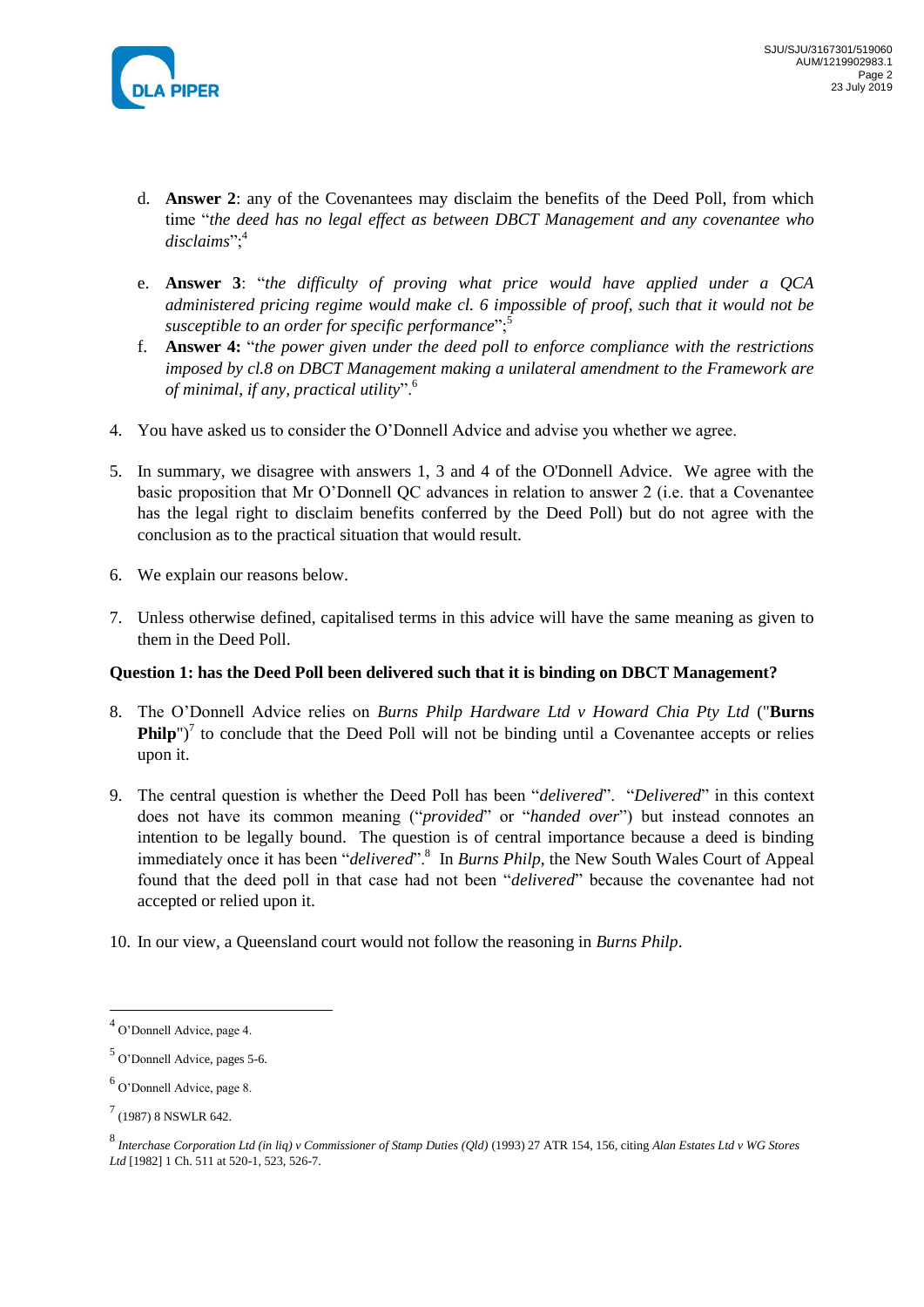

## Application of Section 47(3) of the *Property Law Act 1974* (Qld)

- 11. Any dispute about the Deed Poll will be decided in Queensland,<sup>9</sup> and in accordance with the laws of Queensland.<sup>10</sup> Burns Philp was decided in New South Wales. This is important because there is a critical difference between the laws of New South Wales and the laws of Queensland on the question of when a deed is "*delivered*". This issue is not dealt with in the O'Donnell Advice.
- 12. In New South Wales, the question of delivery has been left to the common law.<sup>11</sup> In Queensland, the *Property Law Act 1974* (Qld) (**QLD Act**) defines "*delivery*". It is defined in section 47 as:

"*the intention to be legally bound either immediately or subject to fulfilment of a condition*".<sup>12</sup>

- 13. The intention is that of the party making the deed.<sup>13</sup> The party's intention must be objectively ascertained.<sup>14</sup>
- 14. In deciding that a deed was not delivered because it had not been accepted by a covenantee, the New South Wales Court of Appeal in *Burns Philp* considered a matter (acceptance or reliance by a covenantee) which because of section 47 of the QLD Act a Queensland court could not have regard to.
- 15. In Queensland, the court's inquiry would be limited to whether the person making the deed "[intended] *to be legally bound either immediately or subject to fulfilment of a condition*".
- 16. The central importance of the statutory definition of "*delivery*" in Queensland was highlighted in the landmark cases of *400 George Street (QLD) Pty Ltd v BG International Limited* ("**400 George Street**").<sup>15</sup> 400 George Street makes it clear that the Court will examine the acts of the maker of the deed, and ascertain whether, objectively, that person intended "*to be legally bound immediately or subject to the fulfilment of a condition*": at [54] – [57].
- 17. Applying the statutory test in section 47(3) of the QLD Act, a Queensland court will examine the objective facts and ascertain whether they disclose an intention on the part of DBCT Management to be immediately bound by the Deed Poll. Here, the objective facts include:

<sup>&</sup>lt;sup>9</sup> Deed Poll, clause 11.

<sup>10</sup> Deed Poll, clause 10.

<sup>11</sup> Cf the question of signing and sealing: see section 38 of the *Conveyancing Act 1919* (NSW); see also Aitken, *"Delivery", "escrow", recitals and estoppel, and attestation: Current questions with deeds,* (2014) 88 ALJ 561.

 $12$  OLD Act, section 47(3).

<sup>13</sup> *400 George Street (QLD) Pty Ltd v BG International Limited* [2012] 2 Qd R 302 at [25], and cases cited there – for delivery "*Both under*  [section 47 of the QLD Act] *and the common law, the intention of the executing party is the critical matter.*" See also *Interchase Corporation Ltd (in liq) v Commissioner of Stamp Duties (Qld)* (1993) 27 ATR 154.

<sup>&</sup>lt;sup>14</sup> 400 George Street (QLD) Pty Ltd v BG International Limited [2010] QCA 66; [2012] 2 Qd R 302 at [65] – albeit in obiter.

<sup>15</sup> [2010] QCA 245; [2012] 2 Qd R 302.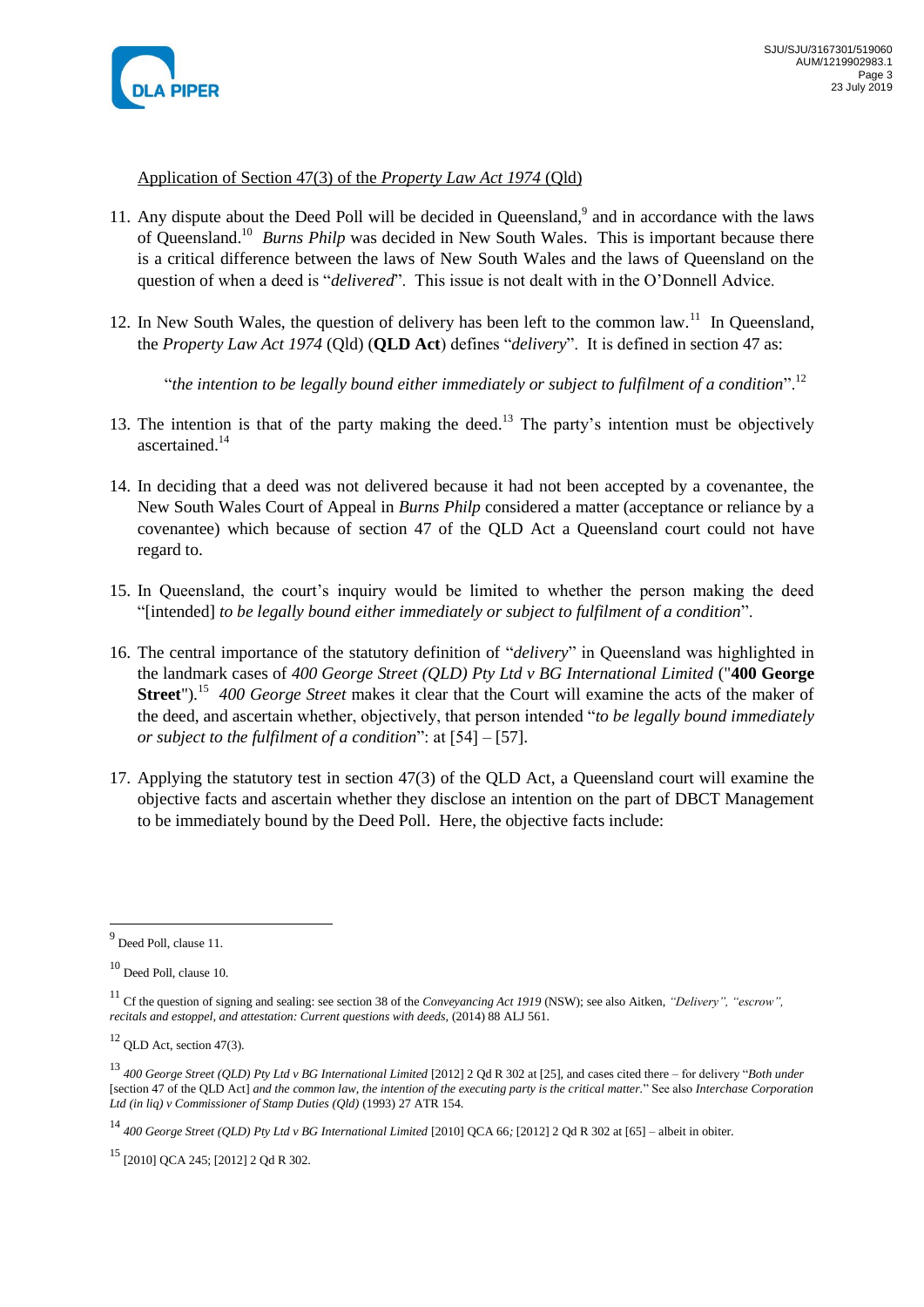

- a. the Deed Poll has been signed by DBCT Management. While section 47(1) of the QLD Act displaced the common law presumption that execution imports delivery, it remains the case that delivery can still be inferred from execution of a deed;<sup>16</sup>
- b. the Deed Poll is expressed as being "*irrevocable*": clause 3.1;
- c. DBCT Management has given the covenants on the date of execution of the Deed Poll and then each day until the end of the Term: clause 2.3;
- d. DBCT Management has given a signed copy of the Deed Poll to the QCA and invited the QCA to proceed on the assumption that the Deed Poll is binding on DBCT Management upon signing; and
- e. DBCT Management's cover letter that accompanied the Deed Poll confirmed to the QCA that "*To put beyond doubt that DBCTM cannot act in any way that will adversely impact competition in relevant markets if the relevant service is not declared, DBCTM has executed an irrevocable Deed Poll. As a result, the Access Framework will automatically become operational and binding upon the relevant services not being declared"*.
- 18. Having regard to these objective facts, it is difficult to understand an assertion that DBCT Management has not demonstrated an intention to be legally bound immediately by the Deed Poll. In our view, the Deed Poll has been "*delivered*" within the meaning of section 47(3) of the QLD Act and is now binding on DBCT Management.

# *Burns Philp* is distinguishable on the facts

- 19. Even if (contrary to our view) the reasoning in *Burns Philp* was binding to a deed poll governed by Queensland law, we consider that a Queensland court would likely distinguish *Burns Philp* on the facts.
- 20. The O'Donnell Advice says that *Burns Philp* was a "*somewhat similar factual situation*" to that facing DBCT Management and the Covenantees and goes on to conclude that a Queensland Court would adopt the reasoning in *Burns Philp*. We disagree. There are some superficial similarities (both concern deeds poll) but a closer examination of the facts shows *Burns Philp* to be very different to the matter at hand, both in terms of the factual circumstances and the effect of the deeds poll in question.
- 21. In *Burns Philp*, a landlord and tenant were parties to a lease. The lease contained certain restrictions, including that the leased premises could only be used for the purpose of a "*hardware department store*" or any other business approved by the landlord,<sup>17</sup> and could not be sublet or licenced by the tenant without the landlord's consent.

<sup>16</sup> *Monarch Petroleum NL v Citco Petroleum Ltd* [1986] WAR 310, 355-356; cited in *Netglory Pty Ltd v Caratti* [2013] WASC 364 per Edelman J; *Interchase Corporation Ltd (in liq) v Commissioner of Stamp Duties (Qld)* (1993) 27 ATR 154, 156.

<sup>17</sup> (1987) 8 NSWLR 642 at 647.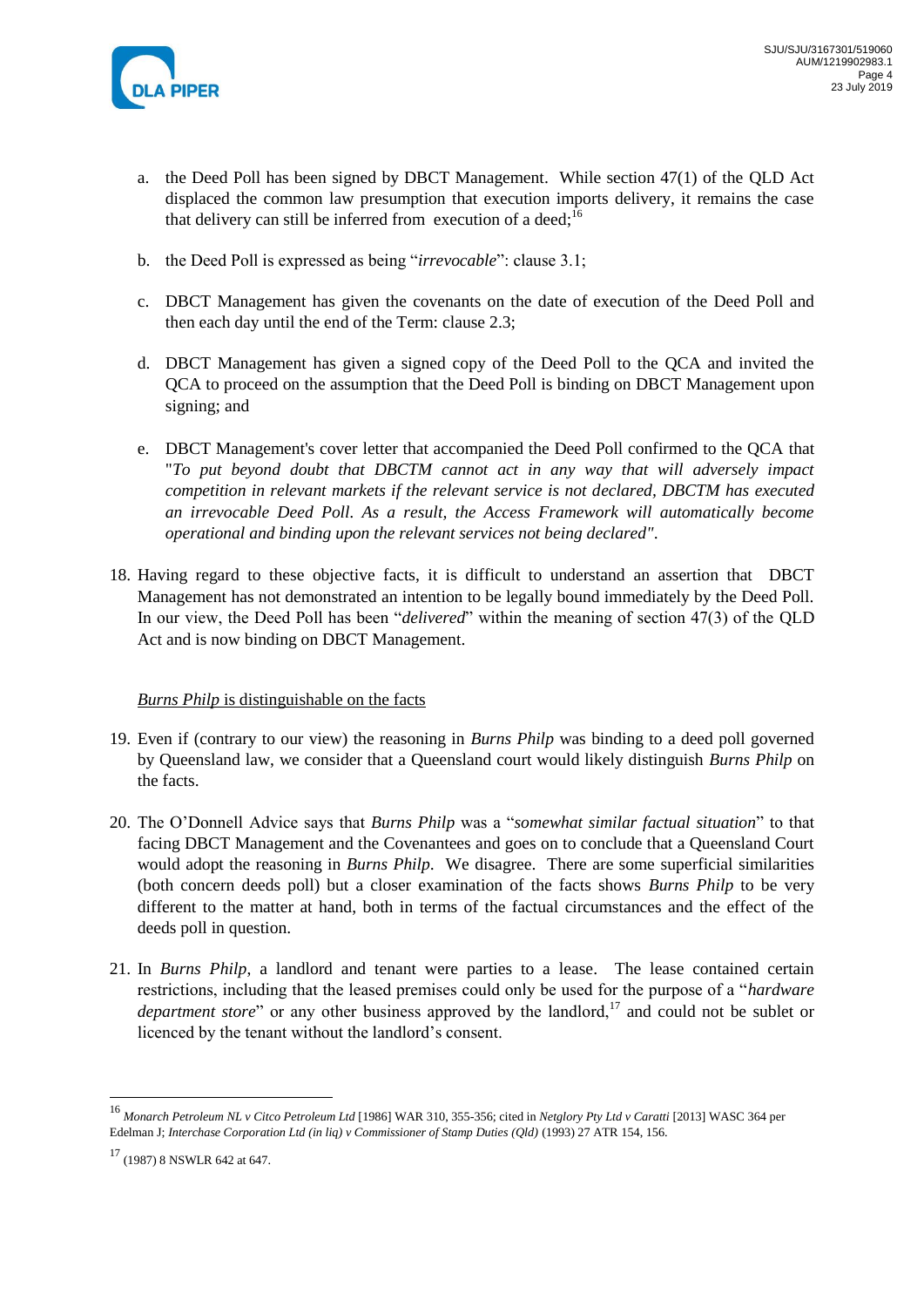

- 22. The rent payable under the lease was calculated having regard to "*annual market rent*" of the premises. The restrictions on the tenant's use and right to sublet the premises tended to depress the market rent.
- 23. Prior to a rent review and notwithstanding the terms of the lease, the landlord signed two deeds poll in which it pre-emptively consented to the tenant (and all of its successors and assigns):
	- a. subletting or licencing all or any part of the premises, without requiring the consent of the landlord: $18$  and
	- b. using the premises for any lawful business or use, without requiring the consent of the landlord.<sup>19</sup>
- 24. In other words, the deeds poll attempted to unilaterally vary the terms of the lease that had already been agreed between the parties.
- 25. Having signed and given the deeds poll to the tenant, the landlord then increased the rent to \$1,825,000 per annum – being an amount the landlord considered to be the annual market rent. The basis for the increase was that the restrictions on the assignment, subletting and use of the premises had been effectively removed by the deeds poll.
- 26. The tenant disputed that the execution of the deeds poll had any bearing on the question of the annual market rent. The dispute was litigated.
- 27. At first instance, the New South Wales Supreme Court held that the deeds poll had been "*delivered*", were therefore irrevocable, and were binding on the landlord.<sup>20</sup> The tenant appealed.
- 28. The New South Wales Court of Appeal decided that the deeds poll were not binding because they had not been "*delivered*". Priestly JA reasoned:<sup>21</sup>
	- a. although the deeds poll were sent to the lessee, the facts show that delivery was not accomplished in the sense that they were not accepted by the lessee as documents having any legal effect or upon which the lessee would act;
	- b. the fact that delivery is necessary for the effectiveness of a deed poll shows that something more is necessary for the effectiveness of a deed poll than its execution. That something more is acceptance or reliance by the person to whom it is delivered;
	- c. a further reason why reliance is needed, is that the lessee could execute its own deed poll by which it irrevocably bound itself never to ask for consent to use the premises for any purpose other than a hardware store; and

<sup>18</sup> (1987) 8 NSWLR 642 at 650 – the first deed poll.

 $19$  (1987) 8 NSWLR 642 at 651 – the second deed poll.

 $^{20}$  (1986) 8 NSWLR 621.

 $^{21}$  At 659-660.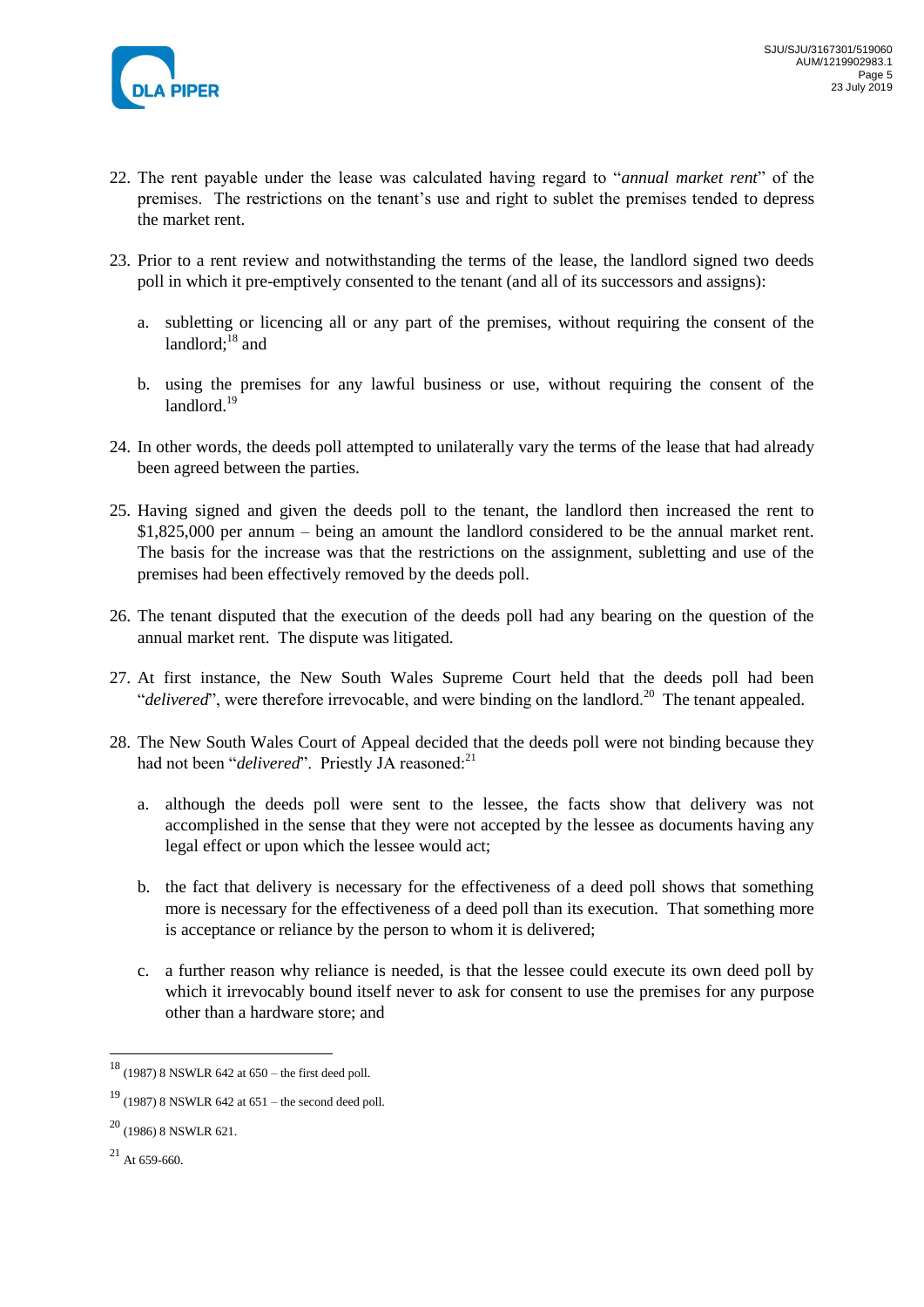

- d. the result is that the sending of the deeds poll were no more than an offer of consent which could be withdrawn at any time before it was accepted.
- 29. As we explain in paragraphs 42 45 below, this reasoning was novel and appears to go against years of settled law on the question of when a deed is delivered.
- 30. The facts of *Burns Philp* illustrated the use of a deed poll in a commercial context, in which the effect of the deeds poll was to unilaterally and immediately disturb a covenantee's pre-existing contractual rights. The deeds poll purported to give rights to a covenantee, but the rights were contrary to the terms of the contractual agreement between the parties. In our view, a key driver of the court's decision in *Burns Philp*, was that the deeds poll attempted to circumvent the requirements for variation of the agreement between the landlord and lessee, which requirements presumably included a requirement for the lessee's consent.
- 31. The O'Donnell Advice describes the scenario (we agree with the description) as one where *"the deed in form* [provided] *benefits to the covenantee, but being really for the commercial advantage of the maker of the deed and to the commercial disadvantage of the covenantee*".<sup>22</sup>
- 32. In our view, both the factual circumstances and legal effect of the Deed Poll are very different to that considered in *Burns Philp*.
- 33. The Deed Poll does not purport to give positive rights or obligations to the Covenantees, other than right to enforce the Deed Poll itself. Instead, the Deed Poll places obligations on DBCT Management (e.g., to comply with the Framework (clause 4), not to charge a TIC higher than a certain amount (clause 6), and not to amend the Framework other than in a certain way (clause 8)). By contrast, the *Burns Philp* deeds poll sought to unilaterally amend the contractual agreement between the parties and to grant unasked-for rights to the covenantee by consenting to an alteration in the use of the premises, subleases and licences such as to vary the content of the lessee's contractual obligation regarding the payment of rent to its detriment.
- 34. Nor does the execution of the Deed Poll cause any commercial disadvantage to the Covenantees: it does not disturb any of their pre-existing contractual rights and commercial interests. In particular, it does not alter the terms of any pre-existing User Agreements or affect their operation. Rather, the Deed Poll provides rights to existing users that supplement their contractual rights under the pre-existing User Agreements and which they would not otherwise have.
- 35. Any change to content or operation of pre-existing User Agreements arises by reason of the expiration of the declaration and termination of the 2017 Access Undertaking without replacement. Similarly, the event which may disturb the Covenantees' commercial interests is a decision by the Minister not to declare the use of the terminal under Part 5, Division 2 *Queensland Competition Authority Act 1997* (Qld) (**QCA Act**).

 $22$  O'Donnell Advice, page 3.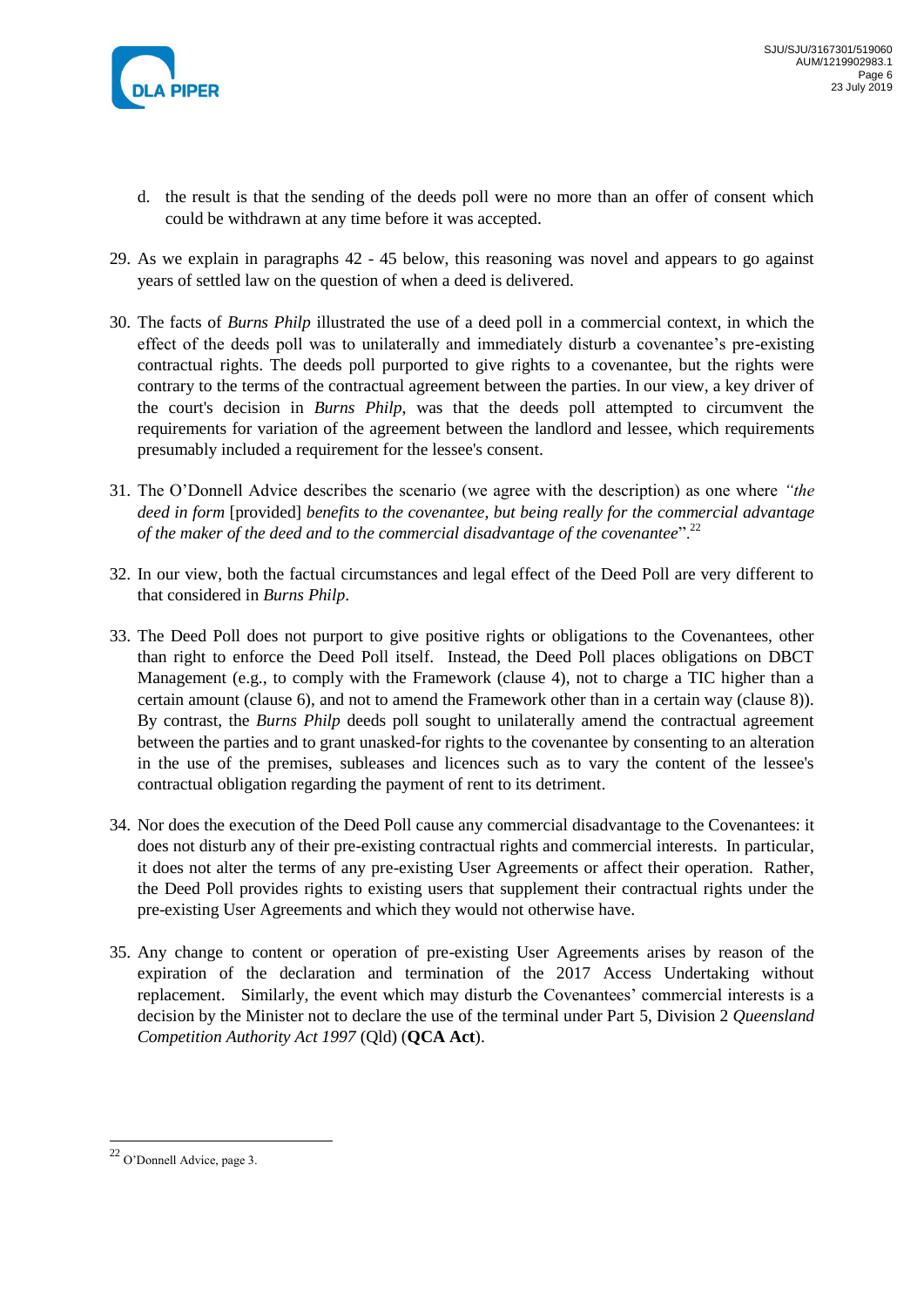

- 36. It is an error to conflate the commercial disadvantage to the Covenantees caused by the Minister declining to make a declaration, and the effect of the Deed Poll on the Covenantees. The distinction is important.
- 37. In our view, the circumstances of the Deed Poll are more analogous to the use of a deed poll in a corporate re-organisation where it is necessary, to obtain approval for the re-organisation, to provide legal comfort to a wide or indeterminate class of covenantees, and it is not possible (or practical) to do so contractually. One example is schemes of arrangement effected under Part 5.1 of the *Corporations Act 2001*. There, it is common for the acquirer company to execute a deed poll in which it covenants to the members of the scheme company to perform its obligations under the scheme. See for example, *Toal v Aquarius Platinum Ltd*;<sup>23</sup> *Re Capilano Honey Ltd*.<sup>24</sup> These deeds poll are necessary to obtain the Court's approval for the scheme. There is no discussion in those matters of a requirement that shareholders accept or rely upon the deed poll for it to be binding on the maker.
- 38. Like the present situation, it is easy to conceive of a situation where a shareholder does not agree to a takeover by way of scheme of arrangement, which (in the shareholder's eyes) is to the benefit of the acquirer and to the shareholders' detriment. The fact that the scheme deed poll may be to the acquirer's benefit does not appear to import a requirement that a shareholder accept or rely upon it to be delivered. Also, like the present situation, the detriment to the shareholder (if there is any) will be worked by the Court's approval of the scheme, not the execution of the deed poll which is a preliminary to approval. There are of course many limits to the scheme of arrangement analogy.

# Other observations

- 39. Below we make a number of other observations about the O'Donnell Advice which do not neatly fit into the matters discussed above.
- 40. The O'Donnell Advice says that *Seddon on Deeds* (2015) considers *Burns Philp* without disapproval. While the approval or otherwise of an academic text might be thought irrelevant, *Seddon on Deeds* is a seminal text dealing with the law of deeds. *Seddon* says this about the case:

"*Priestly JA appeared to advance a novel theory that a deed poll must be accepted or relied on by the intended beneficiary before it can be considered to be delivered*….*Priestly JA's comments were made because of the peculiar nature of the deeds in this case…If a deed poll must be accepted or relied on for it to become binding on the party who executed it, it is no different from contract or estoppel, respectively.*"

41. These are not words of approval. The concluding sentence comes close to disapproval. Calling Priestly JA's reasoning "*a novel theory*" made "*because of the peculiar nature of the deeds*" at the very least conveys the author's opinion that Priestly JA's "*novel theory*" should be narrowly confined to like cases and not given wider application. This demonstrates that *Burns Philp* is not a universal rule.

<sup>&</sup>lt;sup>23</sup> [2004] FCA 550.

<sup>24</sup> (2018) 131 ACSR 9.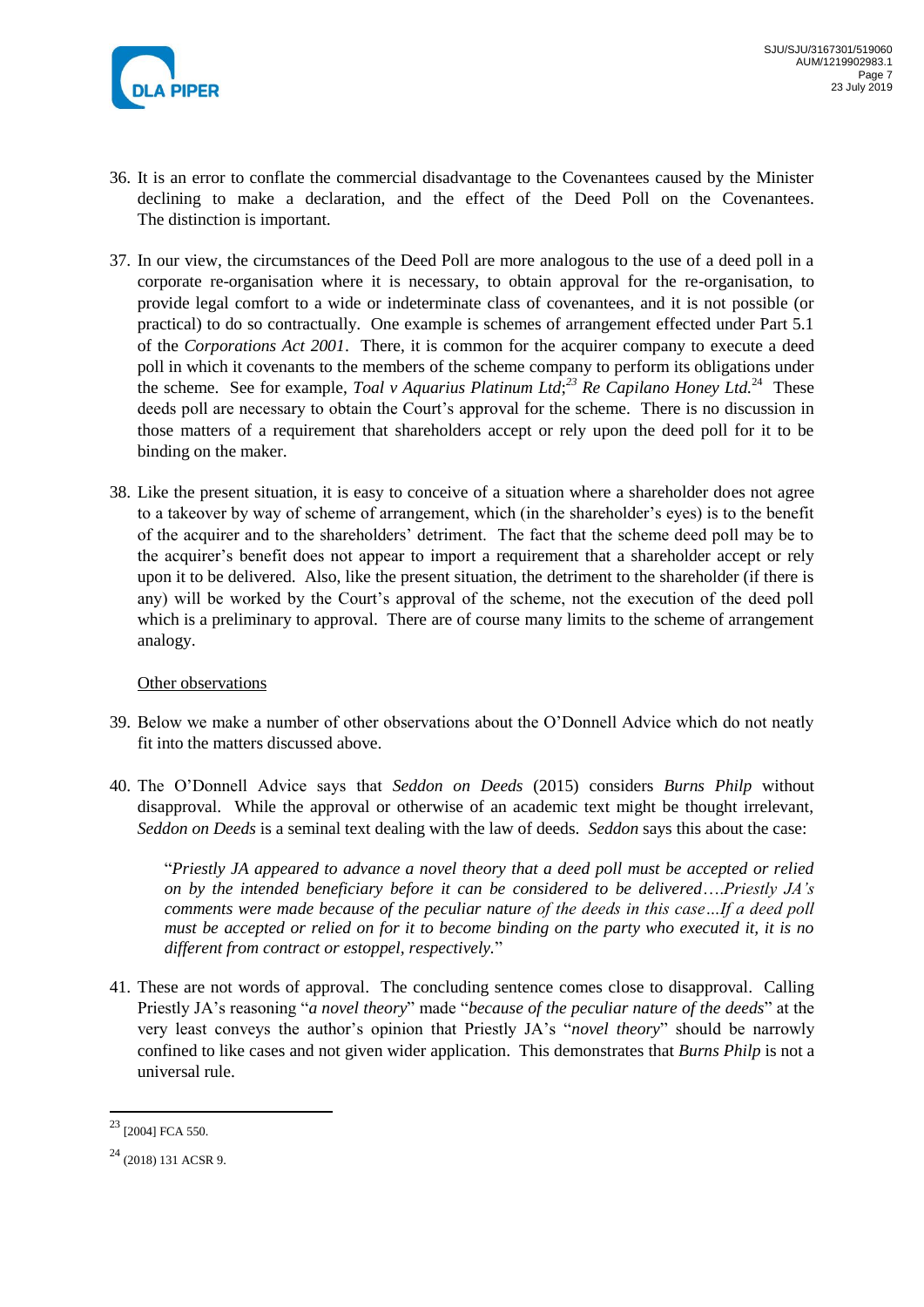

- 42. The O'Donnell Advice says that *Burns Philp* has not been disapproved by subsequent cases. While we agree that the decision has not been overturned or disapproved by a superior Court, we have not found an instance where the Court's reasoning in relation to the delivery of deeds poll has been applied in the decades since the decision. $25$
- 43. Conversely, in *Mirzikinian v Tom & Bill Waterhouse*<sup>26</sup> the New South Wales Court of Appeal considered whether a deed had been delivered. In its review of the law<sup>27</sup> the Court cited the wellsettled common law test that "*delivery*" meant some conduct by the person who has executed the deed that evidences that person's intent to be bound by it. For a very recent case, see also *Realm Resources Ltd v Aurora Place Investments Pty Ltd.<sup>28</sup>*
- 44. "*Delivery*" at common law has long meant acts or words sufficient to show that the signing party intended it to be binding.<sup>29</sup> *Burns Philp* appeared to import an additional requirement into "*delivery*", namely that the covenantee had to accept or rely upon the deeds poll. It is difficult to square that requirement with the circumstance of a deed poll in favour of an unascertained class of covenantees: such as, the deeds poll in *Re A&K Holdings Pty Ltd*, *Wily as Liquidator of Anglican Insurance*, and the present Deed Poll.
- 45. While, it is not for us to say that *Burns Philp* was wrongly decided, the decision appears to be a radical development in well-established and settled law on the question of delivery. It seems to us that the case could have been decided without importing additional requirements for "*delivery*" (i.e. by taking a factor that was previously indicia of delivery and making it a mandatory element of delivery in NSW). Priestly JA was wrestling with the interaction between deeds poll, contract and estoppel, and might have concluded that the deeds poll were not operative because it affected the parties' pre-existing contract, without consent.
- 46. The O'Donnell Advice says that "*it is difficult to see how DBCT Management could be prevented from revoking the deed poll (notwithstanding that its terms purport to make it irrevocable) prior to one or more covenantees accepting or relying on it*".<sup>30</sup> This conclusion assumes that the Deed Poll has not been delivered. If the Deed Poll has been delivered, it cannot be revoked.<sup>31</sup>
- 47. Finally, we note that, if the proposition advanced in the O'Donnell Advice is correct (which we do not accept), all that is required for the Deed Poll to become binding on DBCT Management is one Covenantee's acceptance or reliance on the Deed Poll.

<sup>25</sup> The Court's reasoning in *Burns Philps* on other topics has been cited. See for example, *Smeaton Grange Holdings Pty Ltd v Chief Commissioner of State Revenue* [2016] NSWSC 1594 ("**Smeaton**"). There, the New South Wales Supreme Court referred to *Burns Philp* but on the topic of revocability of a deed poll. The question of delivery was not in issue in *Smeaton*.

<sup>&</sup>lt;sup>26</sup> [2009] NSWCA 296.

 $^{27}$  At [33] - [34].

<sup>28</sup> [2019] NSWSC 379 at [70] - [71].

<sup>29</sup> *Xenos v Wickham* (1867) LR 2 HL 296, 312.

<sup>30</sup> O'Donnell Advice, page 3.

<sup>&</sup>lt;sup>31</sup> Smeaton Grange Holdings Pty Ltd v Chief Commissioner of State Revenue [2016] NSWSC 1594; see also Burns Philp Hardware Ltd v *Howard Chia Pty Ltd* (1986) 9 NSWLR 621 at 639-640 and cases cited therein.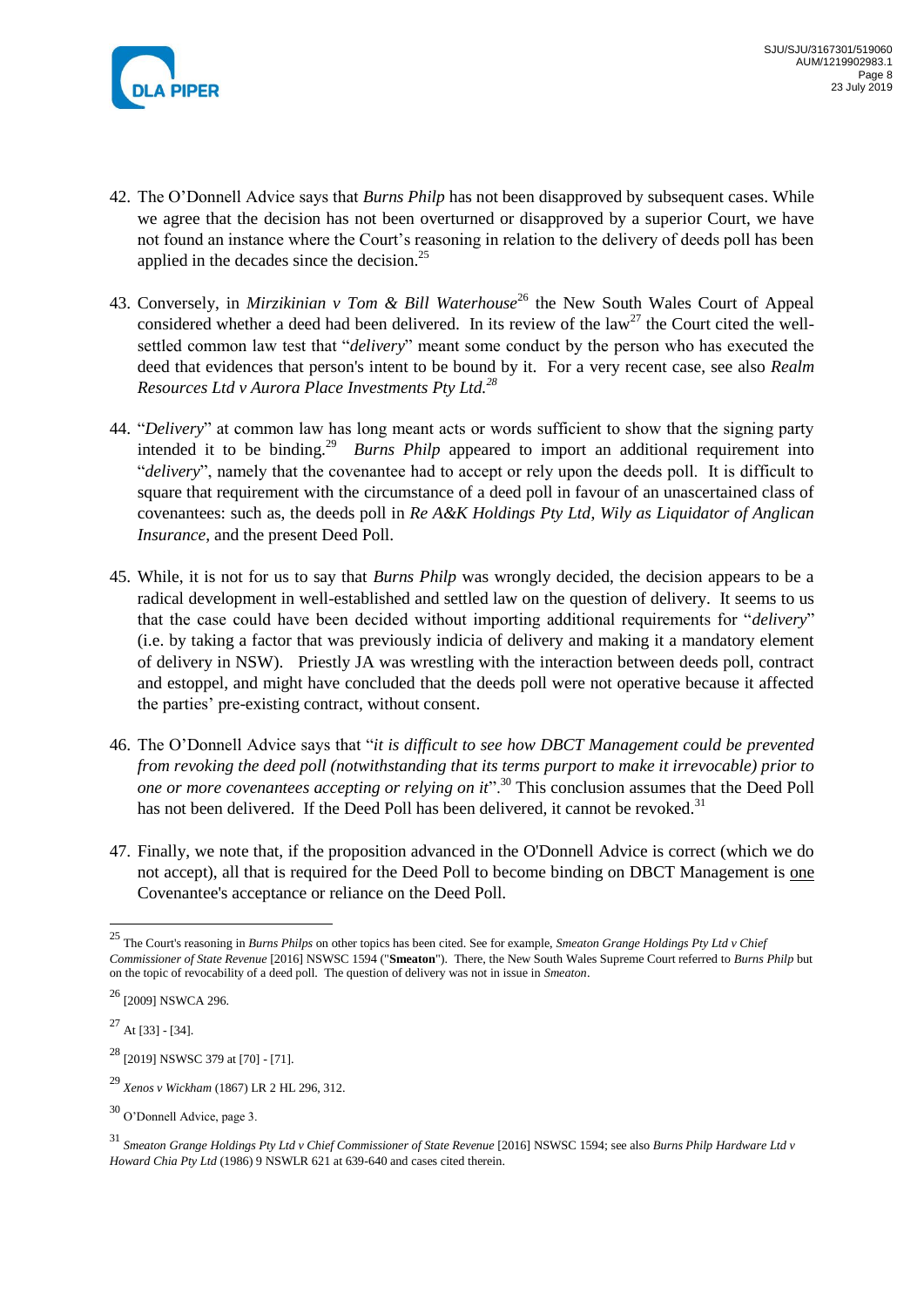

#### **Question 2: can a Covenantee disclaim the benefits of the Deed Poll?**

- 48. The O'Donnell Advice says that where the maker of a deed poll purports to confer benefits on a covenantee, the covenantee has a legal right to disclaim those benefits. Upon disclaimer the legal rights and obligations that purport to be conferred cease to have effect. $32$
- 49. We agree with these statements as a general expression of the law. Namely, a Covenantee may disclaim any benefits conferred by the Deed Poll. The disclaimer must be made before any benefits are accepted.
- 50. The issue identified by Mr O'Donnell QC concerns the practical ramifications of Covenantees disclaiming the Deed Poll. Essentially, he says that if some (but not all) Covenantees disclaim the Deed Poll, then the disclaiming Covenantees will be governed by one legal regime, and the Covenantees who did not disclaim will be governed by another. Mr O'Donnell QC says:

"*The practical situation that would result would be one in which the legal relationship between DBCT Management and one or more access seekers/users would be governed by the deed poll and the Access Framework, while the legal relationship between DBCT Management and other access seekers/users would not be governed by the deed poll and the Access Framework.*"

- 51. We do not agree that the disclaimer of the Deed Poll by Covenantees will create this practical problem.
- 52. As to the Deed Poll itself, DBCT Management must comply with it whether or not an individual Covenantee (or group of Covenantees) has disclaimed it. In practical terms, this means that all Covenantees, whether or not they disclaim the Deed Poll, have the benefit of DBCT Management's compliance with it.
- 53. If and when the Minister declines to make a declaration, DBCT Management's current Access Undertaking will cease to have any effect, and DBCT Management will be bound to put the Framework into effect by the (now binding) Deed Poll.
- 54. The Deed Poll provides that DBCT Management must comply with the Framework for the Term. As a consequence of DBCT Management's obligation to comply with the Framework (including where it governs dealings with existing users and access seekers who have disclaimed the Deed Poll), any person seeking access will, in accordance with the terms of the Framework, have to agree to be bound by the Framework in order for DBCT Management to progress access discussions with them, such that the Framework will govern the relationship and interactions between DBCT Management and an access seeker even if the access seeker has disclaimed the benefits of the Deed Poll.
- 55. Additionally, a disclaimer by one or more Covenantees of the Deed Poll would have limited practical consequences given the nature of the obligations contained in the Deed Poll. The

 $32$  O'Donnell Advice, page 4.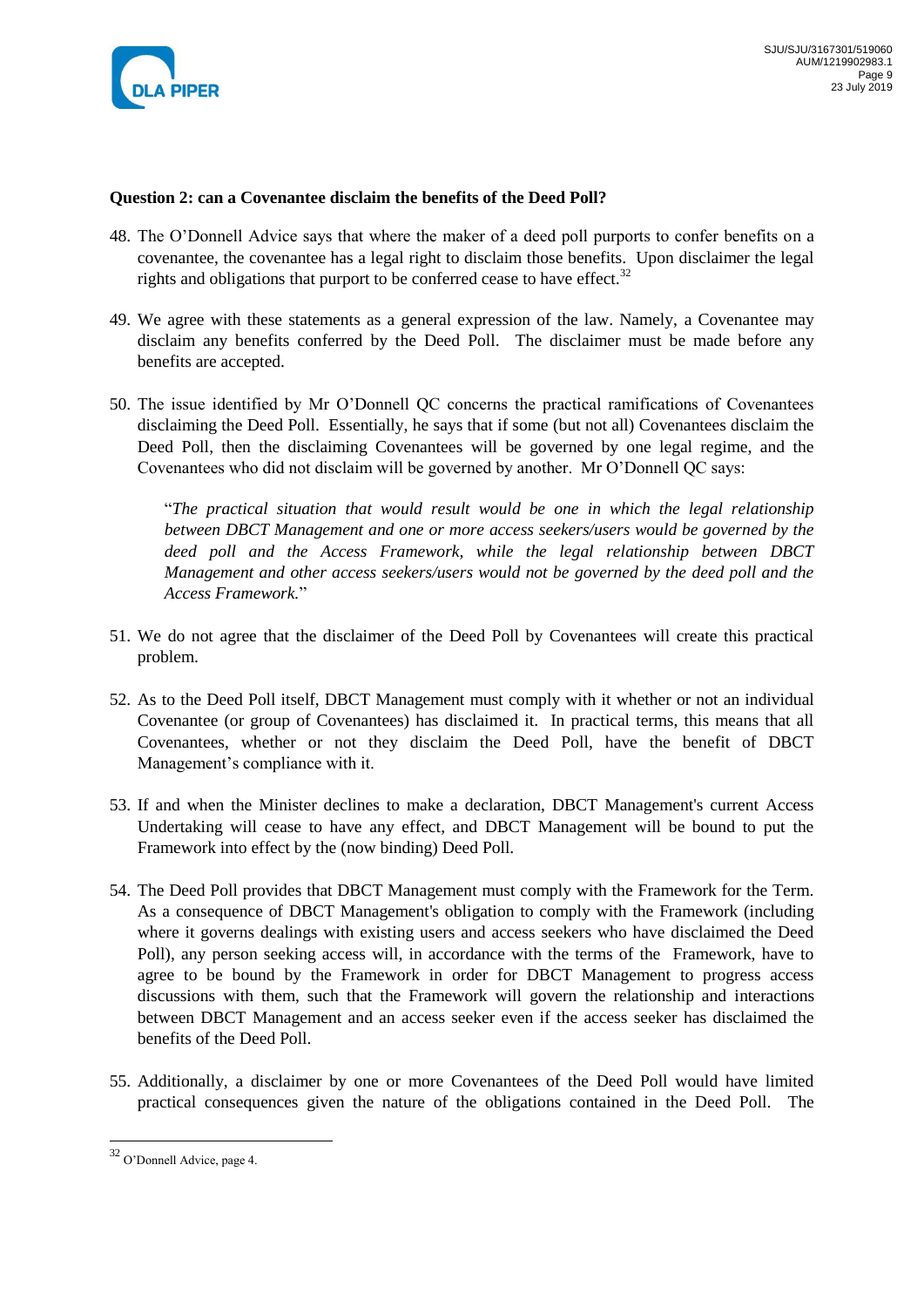

Covenantee would lose, for example, the right to sue DBCT Management for breach of the Deed Poll, and to be consulted in relation to amendments under cl 8.4. The loss of those rights would be a consequence of the Covenantee's commercial decision to disclaim. It sits ill in the mouth of a Covenantee to complain about the lack of enforceability of the Deed Poll where they have themselves disclaimed it.

56. Other Covenantees who do not disclaim the Deed Poll (including the State) could still sue on it.

## **Question 3: are the obligations of DBCT Management under clause 6 of the Deed Poll (which require DBCT Management to charge below a ceiling) capable of specific performance?**

- 57. By clause 6 of the Deed Poll, DBCT Management has covenanted that any TIC it imposes during the term will be lower than:
	- a. for the Existing Terminal the sum of the TIC that would apply under a QCA administered pricing regime, plus the Maximum Spread: clause 6.1.1; and
	- b. for a Terminal Component other than the Existing Terminal the greater of the TIC that would apply for the component under a QCA administered pricing regime, and the maximum TIC for the Existing Terminal specified in clause 6.1.1: clause 6.1.2.
- 58. The O'Donnell Advice asserts that there will be no QCA administered pricing regime from 9 September 2020, so the TIC that would apply is a hypothetical. The O'Donnell Advice says that the hypothetical is "*impossible of proof"*, such that clause 6 is not disposed to an order for specific performance.
- 59. We do not agree that proof of the TIC under a QCA-administered pricing regime would be "*impossible*". Nor do we consider that a court would require the party to replicate, at trial, what the collective decision-making process of the QCA would have been by calling the relevant officers of the authority.
- 60. In our view, proving the TIC under a QCA-administered pricing regime on the balance of probabilities is possible with the benefit of evidence as to the QCA's approach to determining pricing / revenues for the Declared Services prior to the expiration of declaration and for other declared services, together with expert economic evidence.
- 61. We observe that:
	- a. the TIC in the year immediately prior to the expiration of the existing declaration will be known;
	- b. the TIC in the year in which the existing declaration expires will also be known, as this occurs part way through a year for which the TIC will have necessarily been determined at the outset (and potentially amended from time to time);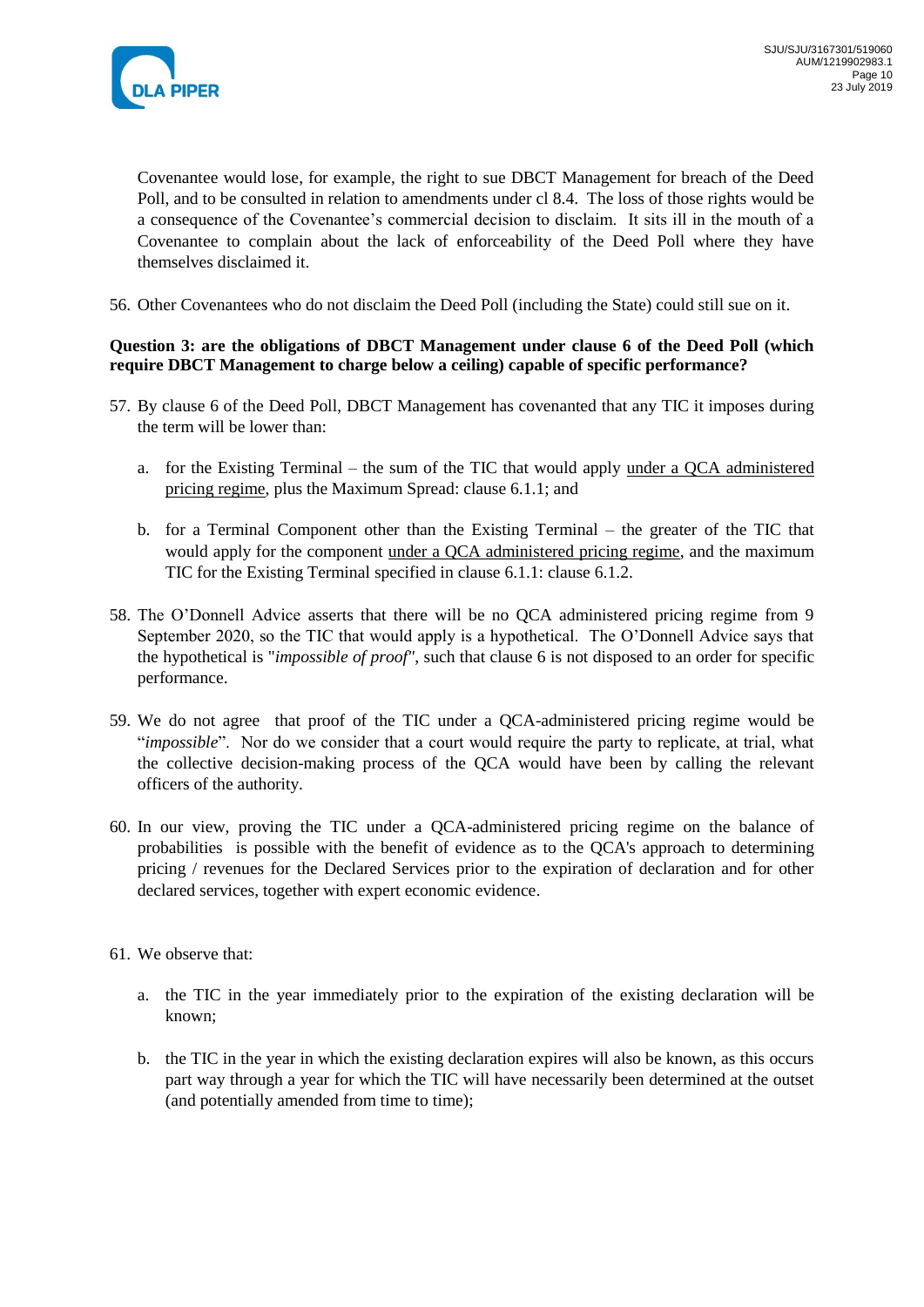

- c. the method by which the QCA determined the initial TIC to apply under the 2017 AU and by which it would decide on any increase to that TIC is known.<sup>33</sup> It will no doubt be common ground that the QCA would not act arbitrarily in deciding the TIC;
- d. to the extent the QCA issues a draft decision on the 2021 AU prior to the expiration of the declaration, the method by which the QCA determined the TIC in that decision will be known;
- e. the method by which the QCA determined pricing in regulatory decisions that post-date the expiration of the existing declaration of the Declared Service and for other declared services will be known; and
- f. the facts which will bear on how the QCA would have applied such methods will be known.
- 62. If, contrary to our view, the TIC is impossible of proof then for that same reason a key provision of the existing user agreements is also impossible of proof. Specifically section 7.2(e) of existing user agreements provides that when an arbitrator (who is not the QCA) is undertaking the periodic review of access charges under the agreement, the arbitrator must have regard to the various matters set out in that clause including "*the then current approach of the QCA in respect of appropriate charges for services comparable to the Services (with the intent that the arbitration should produce an outcome similar to that which might have been expected had the QCA determined it)*".
- 63. A further consideration is that clause 6 of the Deed Poll will become operative as a consequence of DBCT Management and an access seeker negotiating access charges in accordance with the terms of the Framework. If a dispute arises as a result of the negotiation, the Framework provides that the dispute is to be determined by an arbitrator. The effect of this is that a court being asked to consider an application for specific performance may already have the benefit of the arbitrator's consideration and determination of the access charge.

## **Question 4: the utility of the power given under the deed poll to enforce compliance with the restrictions imposed by clause 8 on DBCT Management making a unilateral amendment to the Framework**

- 64. The O'Donnell Advice opines that the remedy available to Covenantees for breach of clause 8 of the Deed Poll is of minimal practical utility. We disagree.
- 65. The Framework may only be amended in accordance with clause 8 of the Deed Poll. The remedy for breach of clause 8 is declaratory relief: clause 9.2.4.
- 66. The O'Donnell Advice says that declaratory relief is of little practical utility, essentially because a mere declaration would not stop DBCT Management proceeding with an amendment which had been declared invalid. The point is illustrated by giving an example of DBCT Management amending the Framework to increase the charge for the use of the terminal. The court declares the amendment to be in breach of clause 8 and invalid. The O'Donnell Advice says that DBCT Management could nevertheless insist upon payment of the increased charge, and the user could

<sup>&</sup>lt;sup>33</sup> Schedule C to the Access Undertaking.